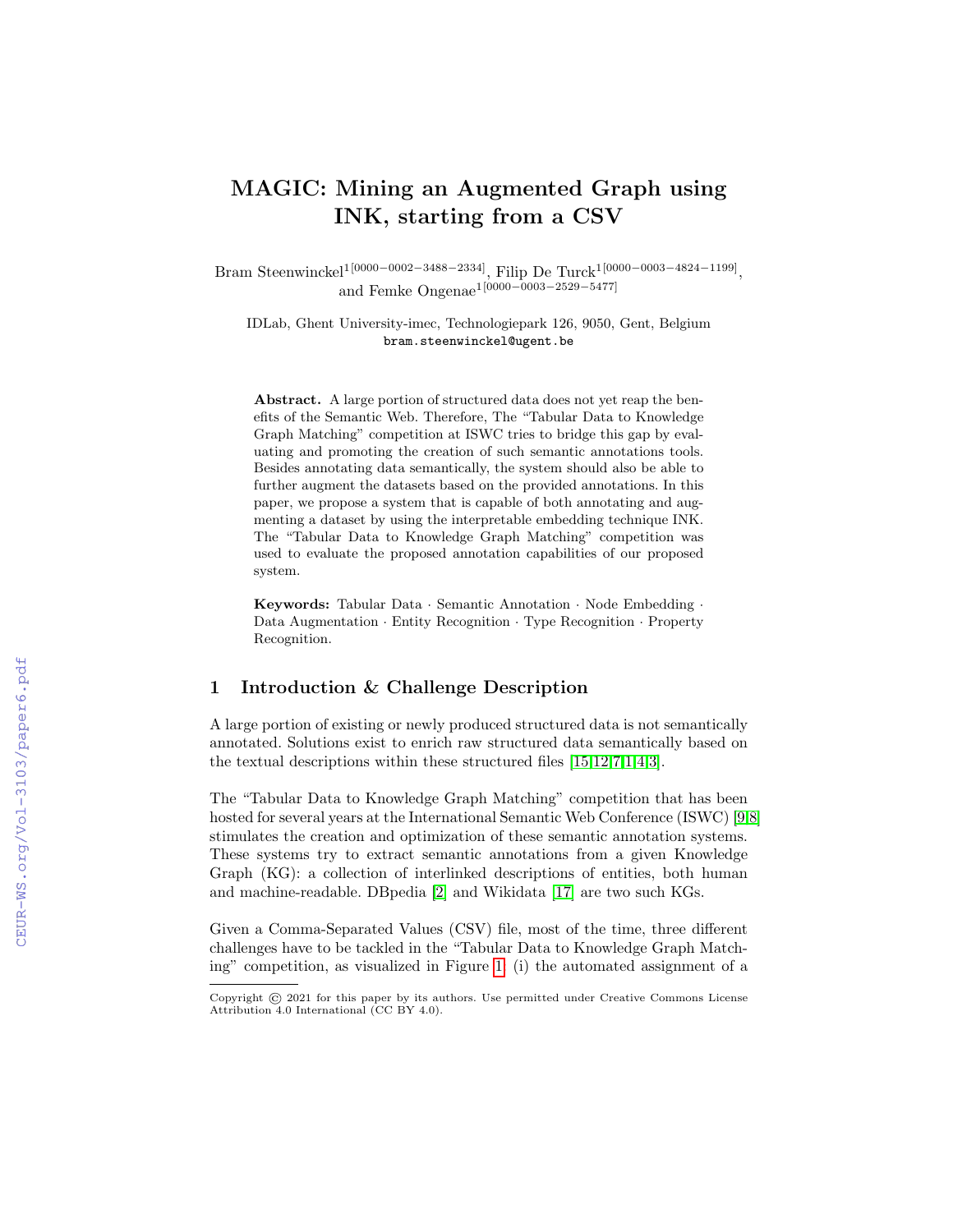DBpedia or Wikidata column type (Column-Type Annotation (CTA)), (ii) a DBpedia or Wikidata entity has to be assigned to the different cells (Cell-Entity Annotation (CEA)), and (iii) relations between different columns have to be inferred, when possible (Columns-Property Annotation (CPA)). In our example Figure [1,](#page-1-0) the CEA task would have to assign the dbr:Coldplay or wiki:Q45188 to text description of COLDPLAY in Col0. For the CTA task, Col3 must be assigned to *dbo:PersonFunction* or *wiki:Q66715801*. The relation between Col1 and Col2 for the CPA task must be defined as  $dbp:birthDate$  or wiki: P569 in a semantic annotation system. The competition consists of different rounds, with structured files from different domains. No ground truth labels are provided upfront, which means only unsupervised learning methods can be used.

Most of the existing solutions are based on external lookup methods and infer the column and property types afterwards by either clustering the entities based on an uninterpretable embedded vector or by using entity-specific scoring procedures [\[12](#page-10-0)[,7\]](#page-10-1). These annotators are denoted as semantic annotation platforms and provide a link to existing KGs but are currently not able to augment an annotated, structured file with new information available in those KGs. When for example, semantic annotations are provided for all entities within our example in Figure 1, the current techniques are not able to augment this table with additional linked data. Here, as an example, the inception dates for each entity in Col0 could be added to further enrich the current structured file. Semantic data augmentation tools, which can add new information based on tabular data, exist today [\[6\]](#page-10-2). Semantic data augmentation tools which can both define semantic annotations and also provide and new information based on semantic annotations are of high interest nowadays as more and more machine learning (ML) techniques try to use a graphical representation as input and tasks such as node classification are becoming popular [\[14\]](#page-10-3). The current nature of the existing semantic annotators, such as the uninterpretable embedding characteristics makes them not directly suitable for such an augmentation preprocessing step.



<span id="page-1-0"></span>Fig. 1. The three different subchallenges of the competition are explained in a simple example. In the CEA task, a system tries to define each individual cell entity. Besides these 3 sub-challenges, a more general data augmentation task can also be interesting to perform.

Therefore, in this paper, we describe MAGIC: a data mining tool to augment a structured file with data residing in a KG. In order to mine this augmented data, MAGIC will make use of INK [\[16\]](#page-10-4), a fully interpretable embedding tech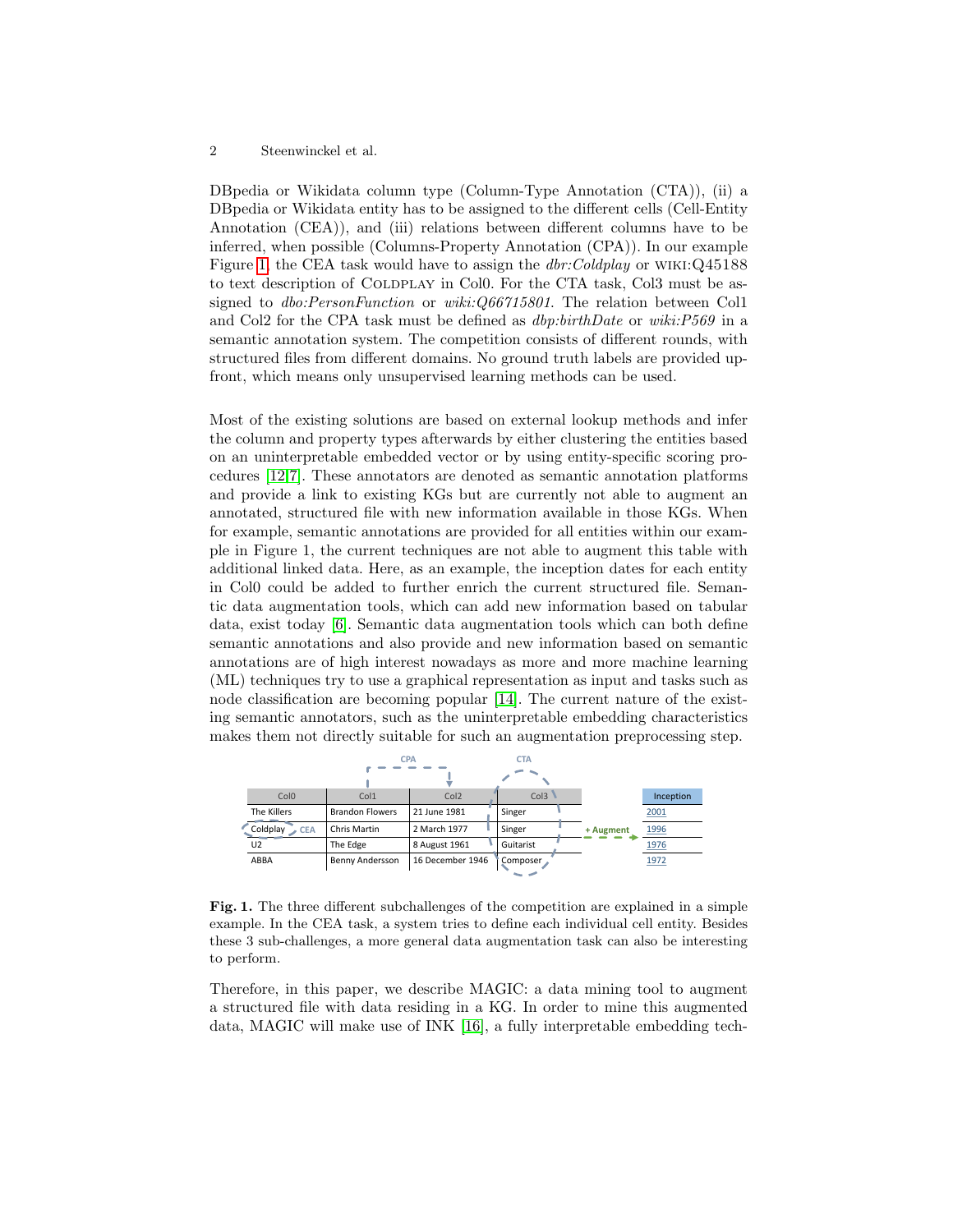nique capturing all information from the neighbourhood of a node within our graph. Based on that interpretable embedding, the MAGIC platform can easily perform the CEA, CTA and CPA tasks all at once compared to its competitors and can provide additional linked data defined in those interpretable embeddings. By performing all tasks at once and storing the obtained INK embedding, the number of external calls to entity lookup services can be reduced. The fact that INK can also query KGs stored locally reduces the calls needed to external SPARQL endpoints even further.

We have organised the rest of our paper as follows: In Section [2,](#page-2-0) we give a general introduction to our interpretable embedding technique INK. Next, Section [3](#page-3-0) describes how INK is being used in our semantic annotation tool MAGIC. Implementation details are provided in Section [4.](#page-6-0) Section [5](#page-7-0) shows the results obtained during the "Tabular Data to Knowledge Graph Matching" competition. To illustrate the additional benefits of both the interpretable embedding technique INK in combination with the MAGIC platform, we demonstrate how an existing structured file can be augmented with additional information within a KG in Section [6.](#page-8-0) Finally, Section [7](#page-9-0) concludes this paper and shows some additional future research directions.

# <span id="page-2-0"></span>2 INK: Instance Neighbouring by using Knowledge

Various techniques exist to transform information residing in KGs to a more appropriate format for an ML model, such as RDF2Vec [\[13\]](#page-10-5). INK is such a technique that builds node embeddings by transforming the neighbourhood of the node within a KG into an interpretable structured format. An example of the INK node extraction approach is provided in Figure [2.](#page-3-1) Here, the goal is to build an INK embedding for the Coldplay node. INK will first query the neighbourhood until a predefined depth. If we define the depth parameter K to be one, only the nodes within the direct neighbours (visualized in grey) will be visited. INK iteratively extracts neighbourhood information and store these neighbourhoods efficiently (visualized in Figure [2](#page-3-1) on the right). The predicates in the neighbourhood of depth one are concatenated with their corresponding objects as values (concatenation here performed using the special character §). To add the neighbourhoods of depths  $> 1$  (shown by the orange and green coloured edges within our example KG), INK concatenates all the relations on a path from the root node to the object node together, without providing detailed information about all intermediate nodes on that path. This intermediate information is still available due to the extraction at the lower neighbourhood's depths.

All this extracted information is stored in a dictionary value with as key the root node. When extractions are provided for multiple of these root nodes, a two-dimensional matrix or data frame can be constructed defining which of these extracted (relation, object) pairs occur in the root nodes. Accompanied with descriptive labels for each of such a root node, this two-dimensional rep-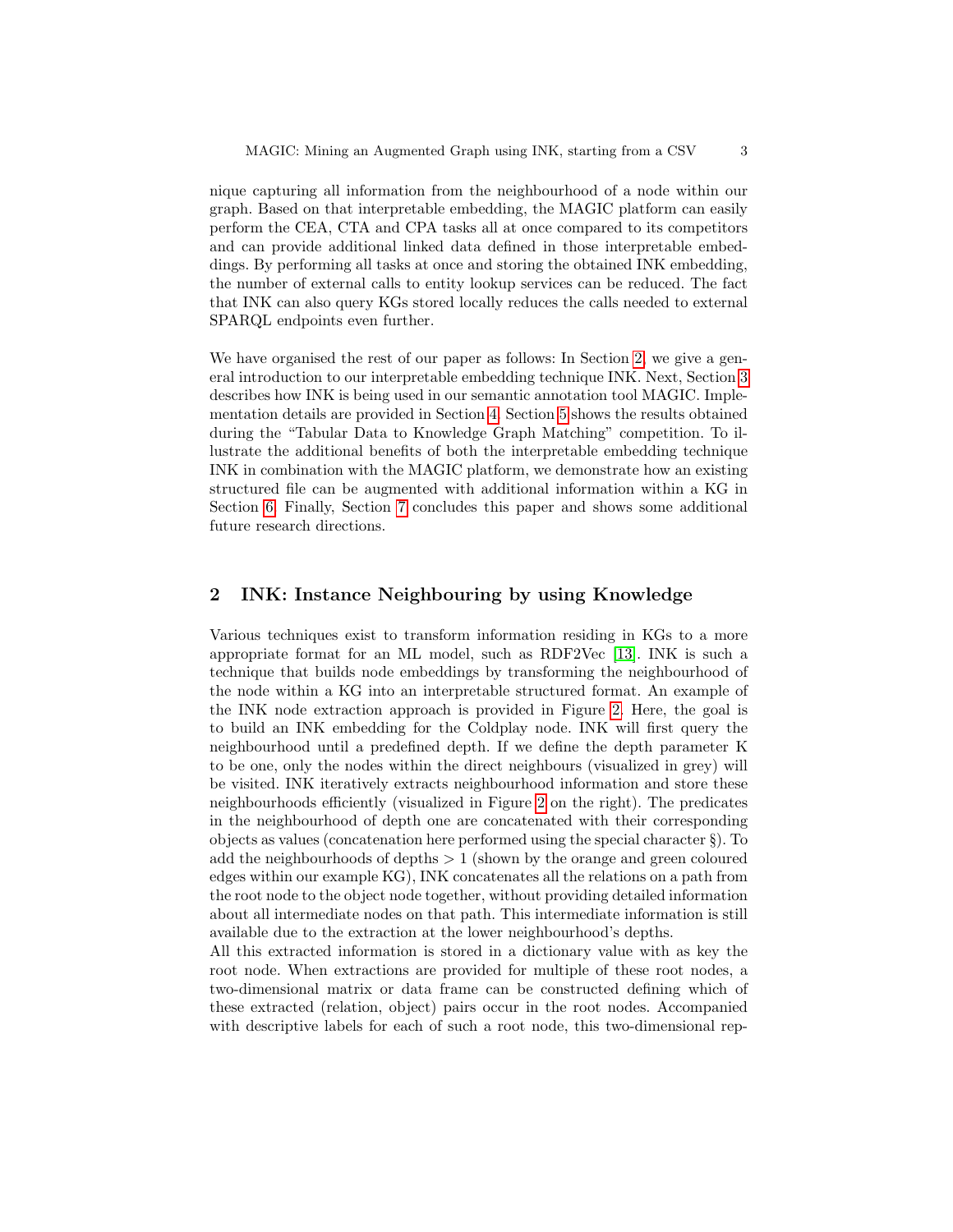

<span id="page-3-1"></span>Fig. 2. Example of the INK dictionary representation (right), extracted from several neighbourhoods of the Coldplay node within a larger KG (left).

resentation can be used to perform some more general machine learning tasks, such as node classification. More information about INK and the performance of this technique on several node classification tasks can be found in previous work [\[16\]](#page-10-4).

# <span id="page-3-0"></span>3 System Description

The interpretable embedding approach as discussed in Section [2](#page-2-0) is used in a system called MAGIC to annotate structured files. An overview of the MAGIC system is provided in Figure [3.](#page-3-2) In general, three modules can be derived: A preprocessing module to select the appropriate annotation candidates, a processing module based on INK to get the interpretable embedding and select the best matches and at last, a post-processing module to offload the obtained information to the corresponding competition tasks. The rest of the section describes, in detail, the eight different steps to process the structured input file.



<span id="page-3-2"></span>Fig. 3. Overall MAGIC architecture to define semantic annotations.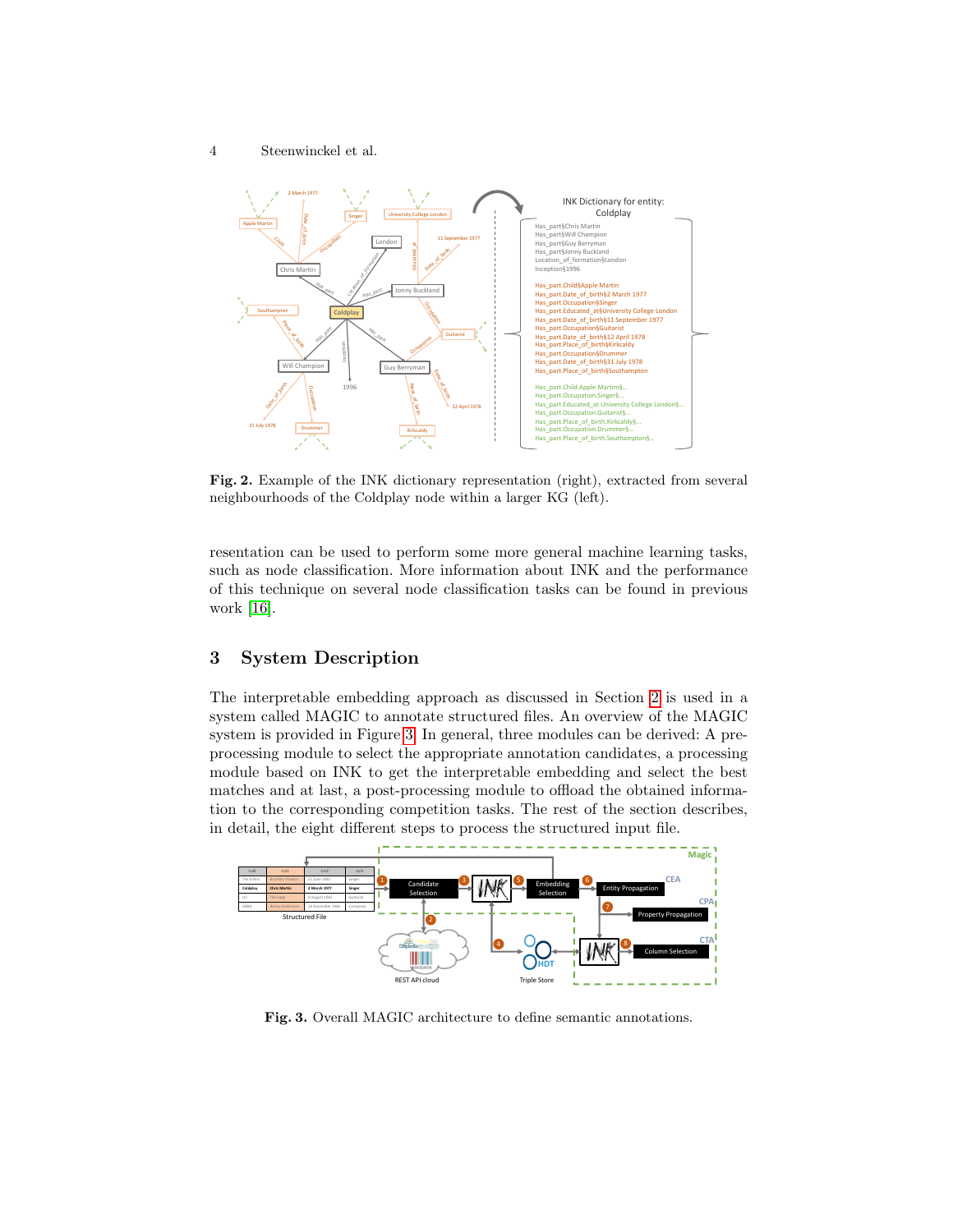### 3.1 Defining the Major Column in a Structured File

In most cases, one single column holds multiple relationships to other columns within a table, for which annotation should be provided. This column can be seen as the major column. In our example of Figure [1,](#page-1-0) Col1 is our major column as both the information of Col0, Col2 and Col3 are derived from the information in this column. In many cases, this major column is known upfront and can be provided as additional input. During the "Tabular Data to Knowledge Graph Matching" competition, the major column was derived from the CPA target file when available. If such a target file was not provided, the MAGIC approach was rerun for every available column.

### 3.2 External Entity Lookup

Each cell description of only the major column is then provided to the more general MAGIC annotator. A pool of possible annotation candidates is generated from these cell descriptions. For the competition tasks which requires DBpedia annotations, the DBpedia Spotlight [\[11\]](#page-10-6) service was used to generate possible candidates. When the annotations had to be linked to Wikidata entries, requests were sent to the Wikidata  $API<sup>1</sup>$  $API<sup>1</sup>$  $API<sup>1</sup>$  to search for entities using labels and aliases (wbsearchentities).

#### 3.3 Candidate Selection

The external entity lookup services are not restricted, which means all possible candidates matching the provided cell description are returned. Based on multiple predefined characteristics, candidates can be prefiltered. The candidate selection step reduces, in this perspective, the number of matches obtained from the external API's. In this first version of the MAGIC system, we neglected any intelligent filtering of candidates.

#### 3.4 Generating embeddings with HDT backend

For the selected candidate annotations, an INK embedding of depth 2 was generated as discussed in Section [2.](#page-2-0) To limit the number of external SPARQL requests, INK extracted the neighbourhood information for these embeddings from a local compact data structure called (Header, Dictionary, Triples) or HDT [\[5\]](#page-10-7). HDT is a binary serialization format for RDF that keeps big datasets compressed to save space while maintaining search and browse operations without prior decompression. This makes it an ideal format for storing and sharing RDF datasets on the Web. An HDT-encoded dataset is composed of three logical components (Header, Dictionary, and Triples), carefully designed to address RDF peculiarities.

<span id="page-4-0"></span><sup>&</sup>lt;sup>1</sup> https://www.wikidata.org/w/api.php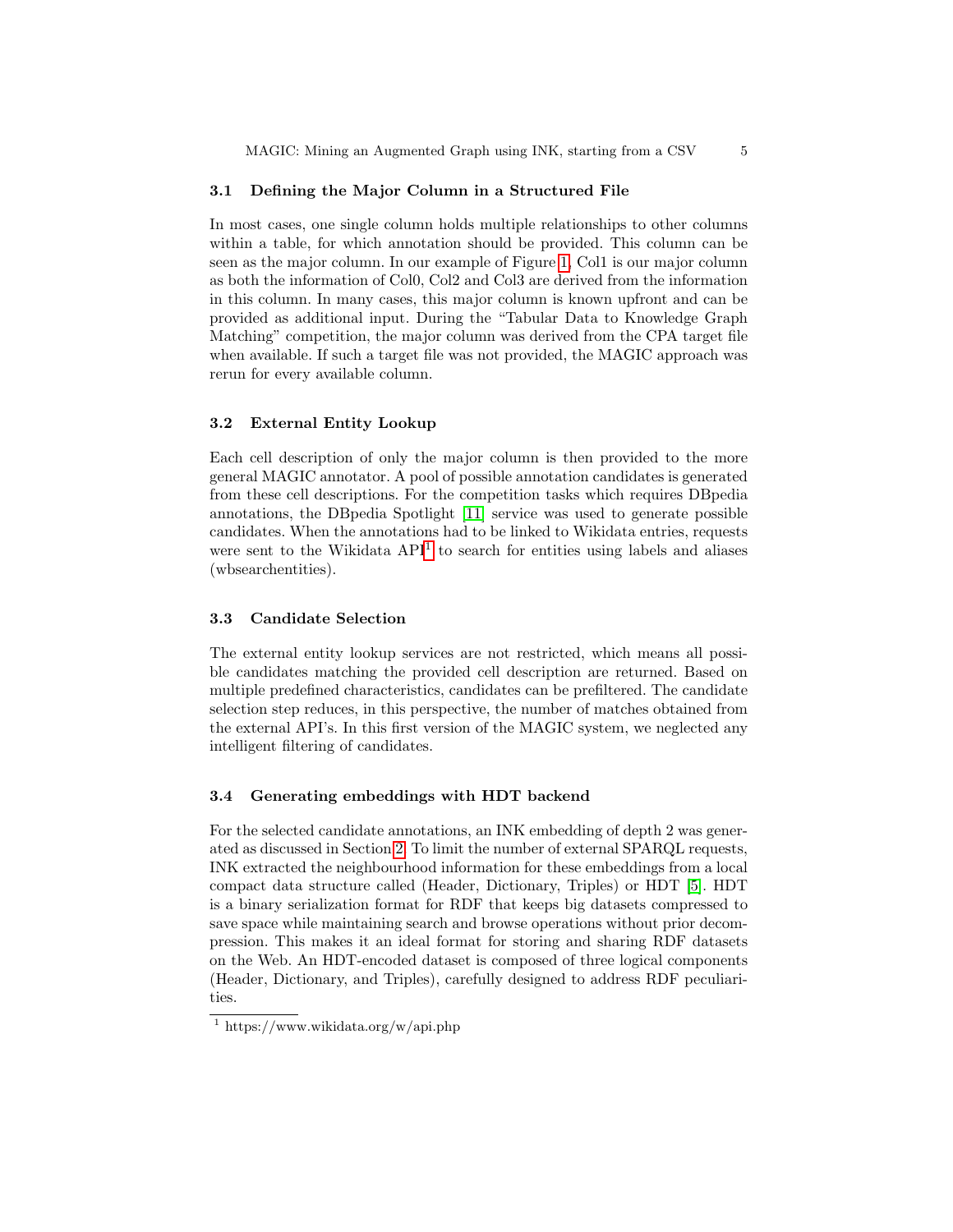- 6 Steenwinckel et al.
	- Header: The Header holds metadata describing an HDT semantic dataset using plain RDF. It acts as an entry point and shows the key properties of the content even before retrieving the whole dataset.
	- Dictionary: The Dictionary is a catalogue comprising all the different terms used in the dataset, such as URIs, literals and blank nodes. A unique identifier (ID) is assigned to each term, enabling triples to be represented as tuples of three IDs, which reference their respective subject/predicate/object term from the dictionary.
	- Triples: As stated before, the RDF triples can now be seen as tuples of three IDs. Therefore, the Triples section models the graph of relationships among the dataset terms. By understanding the typical properties of RDF graphs, we can come up with more efficient ways of representing this information, both to reduce the overall size, but also to provide efficient search operations.

Popular and well-known libraries (like RDFLib [\[10\]](#page-10-8)) provide additional mechanisms on top of this HDT data structure to translate general SPARQL queries to the underlying data sources. HDT datasets can be generated with a script but both Wikidata and DBpedia HDT versions were already made available by the HDT community. Those were used during this competition<sup>[2](#page-5-0)</sup>.

#### 3.5 Selecting the best candidate embedding

At this point, interpretable embeddings of depth 2 were generated for multiple candidates, originating from a single cell within the major column of our structured file. Within these interpretable embeddings, a next function will search for matching information residing in the other cells on the same row from which the candidate embeddings were generated. In our example, the text description of Chris Martin can return two Wikidata entities: one is the Coldplay singer (Q712860), the other candidate is an American football player (Q519982). The INK embedding generated for the Coldplay singer will contain the information residing in the other cells of that same row (the is part, birth date and occupation relation). As an embedding of depth 2 is provided, the labels of these associated nodes are incorporated in the embedding. The best candidate or embedding can be easily selected by counting the number of times additional information residing in other cells from the same row, is also available in the generated embedding of the candidate. In our example, the Chris Martin Coldplay singer embedding will have a matching count of 3, while the other Chris Martin has a zero match count. Therefore, the Chris Martin Coldplay singer annotation is selected as the best candidate in this situation.

## 3.6 Filling Additional Cells based on Selected Candidates

Selecting the best candidate according to the embedding also provides all information to the cells within the same row of the original structured file. Instead of

<span id="page-5-0"></span> $^2$  <https://www.rdfhdt.org/datasets/>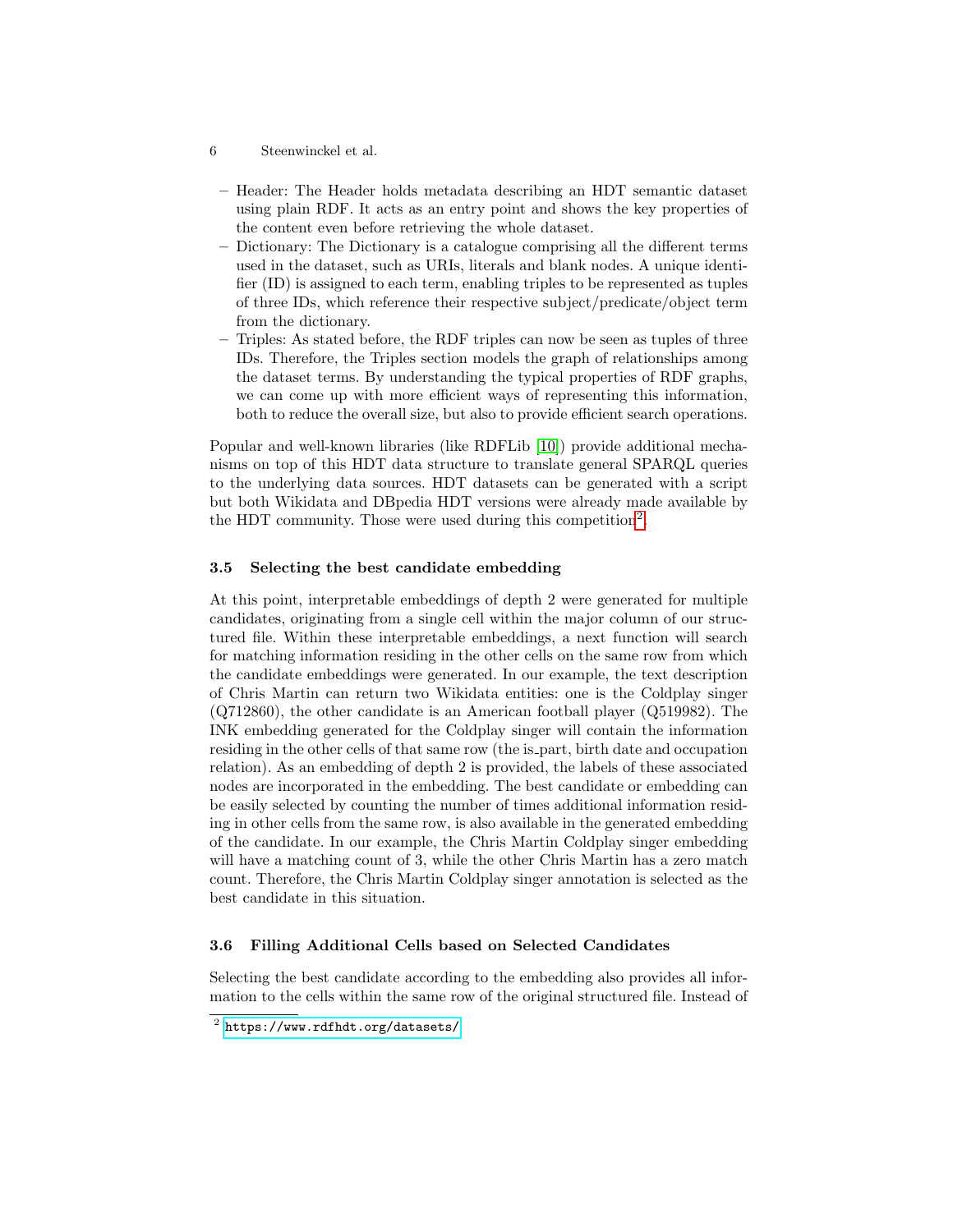performing an entity lookup for those cells, the annotations are directly derived from the major column embeddings. This eventually reduces both the costs of performed SPARQL lookups and external API calls. The annotations are all stored within a dictionary and output for the CEA task.

## 3.7 Defining Relationships Between Cells

Similarly, the embedding also provides the information going from the major column cell to the neighbouring cells within the same row. This information is directly derived from the provided embedding by selecting the object or data property relationships from the INK embedding. The combination of a relationship between two cells is kept within a dictionary. After the procedure to provide annotations for all cells is finished, the relationships between all those two cells are counted and the relationship with the maximal count is returned for the CPA task.

### 3.8 Defining column types based on additional type embeddings

The previous process is iterated for each cell within our major column. After all those annotations are provided, the column type can be derived from all cells containing annotated values. For all cells, an INK embedding of depth 1 is generated and the rdf:type for DBpedia and Wikidata P31 relationships are kept to determine the column type annotations. Again, the annotation with the highest count value is kept and returned for the CTA task.

# <span id="page-6-0"></span>4 Implementation

Both MAGIC<sup>[3](#page-6-1)</sup> and INK<sup>[4](#page-6-2)</sup> are implemented in Python and are made available on Github for future research. INK's implementation details can be found in the original paper. The MAGIC code is designed to perform evaluations for both DBpedia and Wikidata tasks but can be adapted to any other task.

- The code to select the major column is currently left outside MAGIC. This makes it possible for users to provide either this major column by itself or to write specific code to determine this column within a structured file.
- The code to search for entity candidates is abstracted. This ensures that future approaches can integrate other entity search API's (such as the DBpedia lookup service) without redesigning the internal MAGIC code. Also, additional preprocessing steps, such as translations, spell checks, etc. can be added to this component in the future.
- INK abstracts which data source it uses to generate the embeddings. In this version of the system, the embeddings were generated using an HDT backend and an HDT INK connector was made based on RDFlib to perform

<span id="page-6-1"></span> $^3$  <https://github.com/IBCNServices/MAGIC>

<span id="page-6-2"></span> $^4$  <https://github.com/IBCNServices/INK>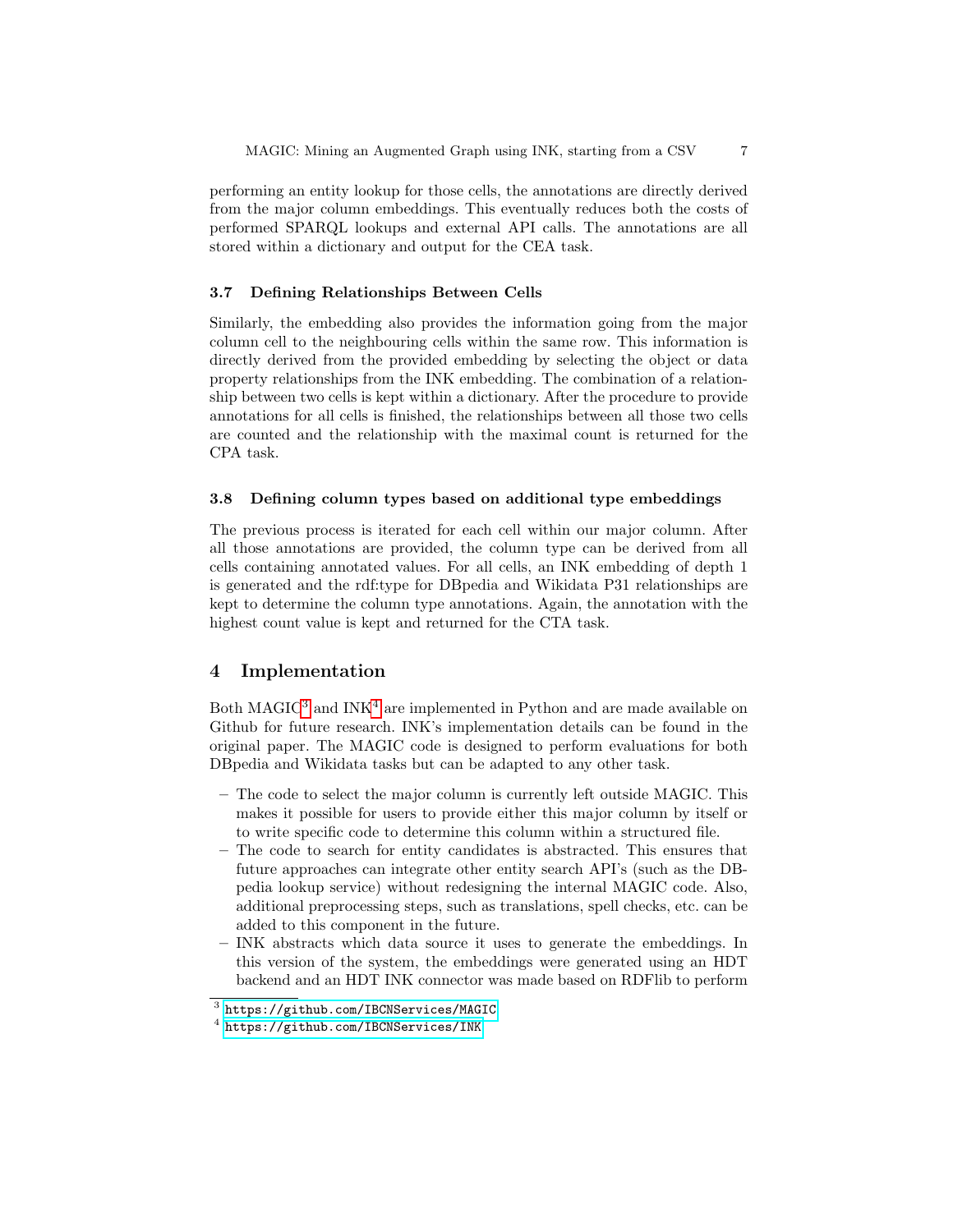this task. In future projects, other already existing connectors (such as the INK Stardog<sup>[5](#page-7-1)</sup> connector to connect to a triple store) can be used or created when needed.

## <span id="page-7-0"></span>5 Evaluation Results

The "Tabular Data to Knowledge Graph Matching" competition of 2021 consisted of three rounds in which multiple structured CSV files had to be annotated for either one, two or all CEA, CPA and CTA tasks. The different rounds consisted of multiple datasets from various domains where either DBpedia or Wikidata annotations were requested.

In total, four different metrics were used to evaluate the system. On the one hand, we had the  $F_1$ -score, which is a harmonic mean of the precision and recall of our system:

$$
precision = \frac{\text{\#correct annotations}}{\text{\# annotations made}}
$$
\n
$$
recall = \frac{\text{\#correct annotations}}{|\text{target cells}|}
$$
\n
$$
F_1 = \frac{2 * \text{precision} * \text{recall}}{\text{precision} + \text{recall}}
$$
\n(1)

During the second round, new metrics were used for the CTA challenge. Perfect annotation were encouraged, and at same time one of its ancestors (okay annotation) were also evaluated. Thus we calculate Approximate Precision (APrecision), Approximate Recall (ARecall), and Approximate F1 Score (AF1).

$$
APrecision = \frac{\sum_{a \in all \text{ annotations } g(a)}}{all \text{ annotations } \#}
$$
  
 
$$
APrecall = \frac{\sum_{c \text{ol } \in \text{ all target columns}} (\max_{a \text{annotation} \text{score}(col))}}{all \text{ target columns } \#}
$$
  
 
$$
AF1 = \frac{2 \times \text{APrecision} \times \text{Areaall}}{\text{APrecision} + \text{Areaall}}
$$
 (2)

with  $\#$  denotes the number,  $g(a)$  returns the full score 1.0 if a is a perfect annotation, returns  $0.8^{d(a)}$  if a is an ancestor of the perfect annotation and its depth to the perfect annotation  $d(a)$  is not larger than 5, returns  $0.7^{d(a)}$  if a is a descendent of the perfect annotation and its depth to the perfect annotation  $d(a)$  is not larger than 3 and returns 0 otherwise. max annotation score(col) returns  $g(a)$  if col has an annotation a, and 0 if col has no annotation.

All evaluations were performed on the same 32 core  $Intel(R)$  Xeon $(R)$  CPU E5-2650 v2 @ 2.60GHz cluster node with 125 gigabyte RAM. The Wikdata HDT datasource of 3 march 2020 was used for all Wikidata related tasks. The October 2016 English DBpedia HDT datasource was used for all DBpedia related tasks. The results of our approach are summarized in Table [1](#page-8-1) respectively.

<span id="page-7-1"></span><sup>5</sup> https://www.stardog.com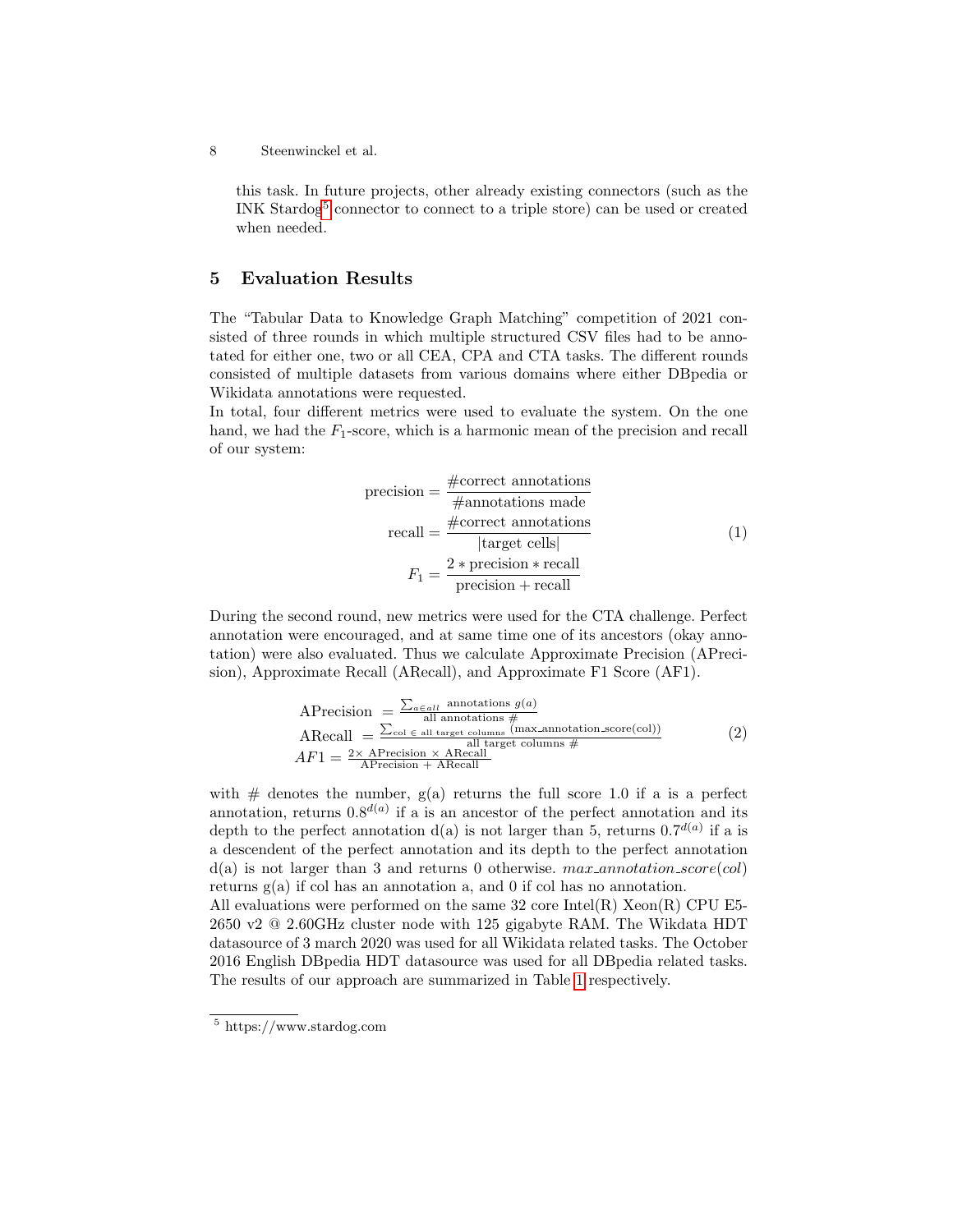|                            |            | <b>CEA</b> |             | CTA        |       | CPA       |
|----------------------------|------------|------------|-------------|------------|-------|-----------|
|                            | F1         | Precision  | $_{\rm F1}$ | Precision  | F1    | Precision |
| Round 1                    |            |            |             |            |       |           |
| DB pedia tables            | 0.184      | 0.506      | 0.159       | 0.628      |       |           |
| Wikidata tables            | <b>DNE</b> | <b>DNE</b> | <b>DNE</b>  | <b>DNE</b> |       |           |
| Round 2                    |            |            |             |            |       |           |
| BioTable Wikidata          | 0.837      | 0.838      | 0.916       | 0.916      | 0.838 | 0.888     |
| HardTable Wikidata         | 0.836      | 0.947      | 0.757       | 0.681      | 0.865 | 0.954     |
| Round 3                    |            |            |             |            |       |           |
| BioDivTab Wikidata         | 0.100      | 0.253      | 0.142       | 0.192      |       |           |
| HardTableR3 Wikidata 0.641 |            | 0.721      | 0.687       | 0.687      | 0.788 | 0.936     |
| GitTables                  |            |            | DNE         | <b>DNE</b> |       |           |

<span id="page-8-1"></span>Table 1. Results obtained by the magic annotation system within the "Tabular Data to Knowledge Graph Matching" competition. / indicate that no evaluation mechanism was provided to evaluate these results. DNE (Did Not Execute) represents the tasks for which MAGIC did not provide any useful results.

The MAGIC system has competitive results when a clear CPA task has been defined. When such a task and corresponding links between the columns within our structured files is not defined, the system has more difficulties selecting the correct entity descriptions. For some datasets, our system extracted too many candidate embeddings to evaluate. This resulted in memory issues and loss of information within the corresponding tasks. The evaluations of these datasets (in particular, the Wikidata tables and GitTables) are therefore not provided in this table.

# <span id="page-8-0"></span>6 Data Augmentation

Besides the provided annotations for the CEA, CPA and CTA task within the "Tabular Data to Knowledge Graph Matching" competition, the MAGIC framework holds an additional advantage compared to its competitors. The INK embeddings generated in the magic system are interpretable and used to match the nearby cells within the same row. Additionally, information originating provided from a new relationship, which holds for all cells within a column can be added when it is available from the interpretable embedding. When e.g., we annotated all cells within our structured file in Figure [1.](#page-1-0) Combining all INK embeddings of Col0 will reveal additional information regarding the Bands listed in this file. One such additional relationship could be the Inception year, which is information that can easily be added as a new column to our original dataset. MAGIC can automate this process, revealing new possibilities to extend the original dataset with new information.

To make these benefits even more tangible, an additional GUI application has been developed that displays both the annotation and augmentation parts. An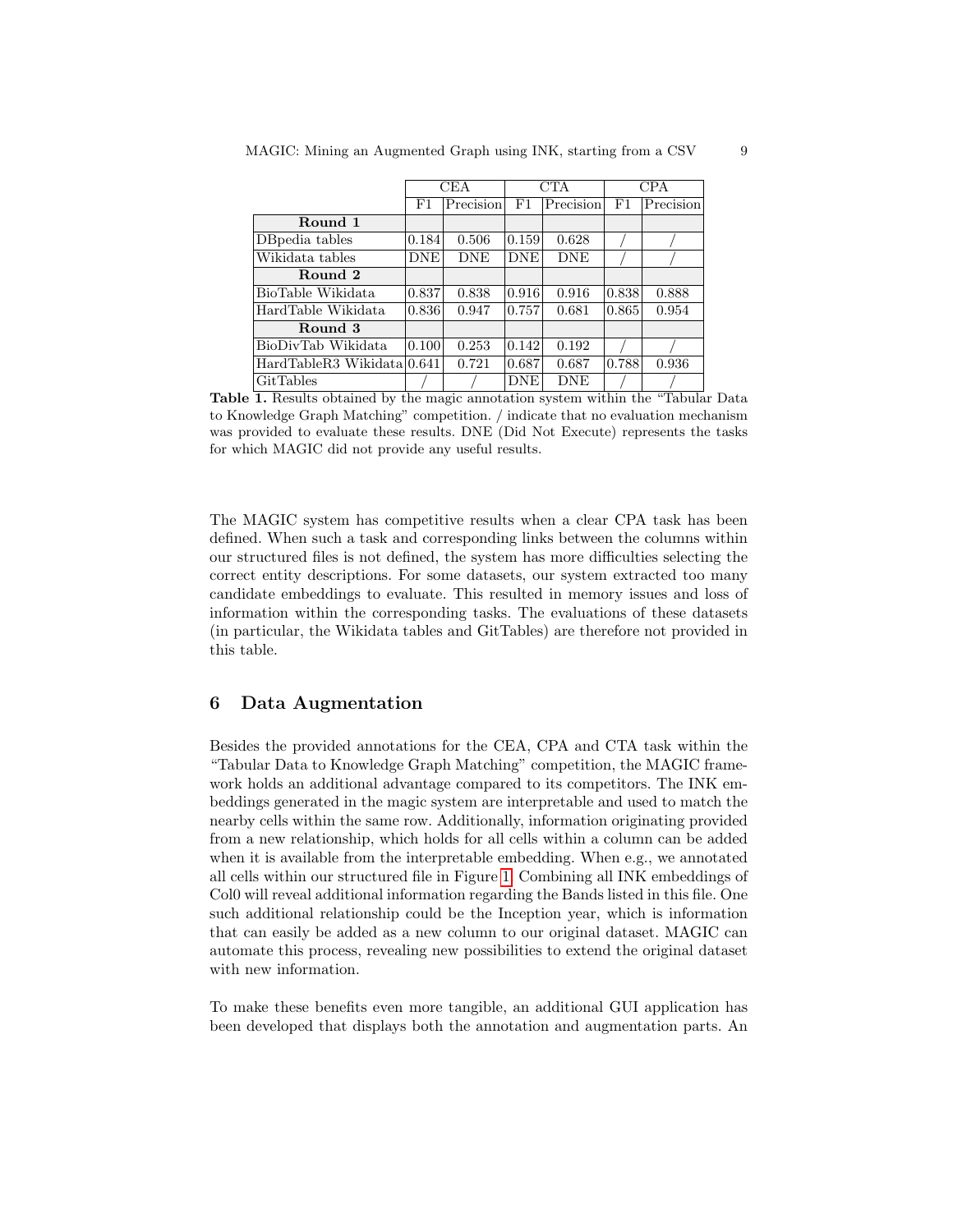|                                            | Augment data:                 |                                             |                       |           |                                   |
|--------------------------------------------|-------------------------------|---------------------------------------------|-----------------------|-----------|-----------------------------------|
|                                            | Select augmentation column    |                                             |                       |           |                                   |
| $\mathbf 0$                                |                               |                                             |                       |           |                                   |
|                                            | You selected: 0               |                                             |                       |           |                                   |
|                                            | <b>Start Augmentation</b>     |                                             |                       |           |                                   |
|                                            |                               |                                             |                       |           |                                   |
|                                            |                               |                                             |                       |           |                                   |
|                                            | select columns:<br>$0 \times$ | $\times$<br>$\overline{2}$<br>$\times$<br>3 | http://dbpedia.org/ × |           | $\circ$ -                         |
|                                            | $\mathbf 0$                   | $\mathbf{1}$                                | $\overline{2}$        | 3         |                                   |
|                                            | <b>The Killers</b>            | <b>Brandon Flowers</b>                      | 1981-06-21            | Singer    | http://dbpedia.org/prope.<br>2001 |
|                                            | Coldplay                      | Chris Martin                                | 1977-03-02            | Singer    | 1995                              |
| $\Omega$<br>$\mathbf{1}$<br>$\overline{2}$ | U <sub>2</sub>                | The Edge                                    | 1961-08-08            | Guitarist | 1976                              |

<span id="page-9-1"></span>Fig. 4. MAGIC GUI application to augment annotated, structured files.

example of the GUI is visualized in Figure [4.](#page-9-1) A video about this GUI application, using the basic example of Figure [1,](#page-1-0) is also made available  $6$ 

# <span id="page-9-0"></span>7 Conclusion and Future Work

In this paper, a system to annotate and augment a structured file with semantic knowledge is being proposed. This system shows the benefits of combining the interpretable embedding technique INK with a semantic annotation tool. Future work can now focus on both the preprocessing and post-processing functionalities to improve the generated annotations. Currently, matches are provided on exact string comparisons, without taking any malformed or misspelt text into account. The generated embeddings are also not used to detect wrongly annotated cells. Simple outlier detection or clustering tools based on the generated embedding of a single column can already help to filter those wrong annotations. At last, a thorough evaluation is needed of how this system can help to augment existing datasets and how this augmented data can help in more broad ML tasks.

# 8 Acknowledgements

Bram Steenwinckel (1SA0219N) is funded by a strategic base research grant of the Fund for Scientific Research Flanders (FWO).

<span id="page-9-2"></span><sup>6</sup> <https://www.youtube.com/watch?v=ZhTKxcTBZNE>